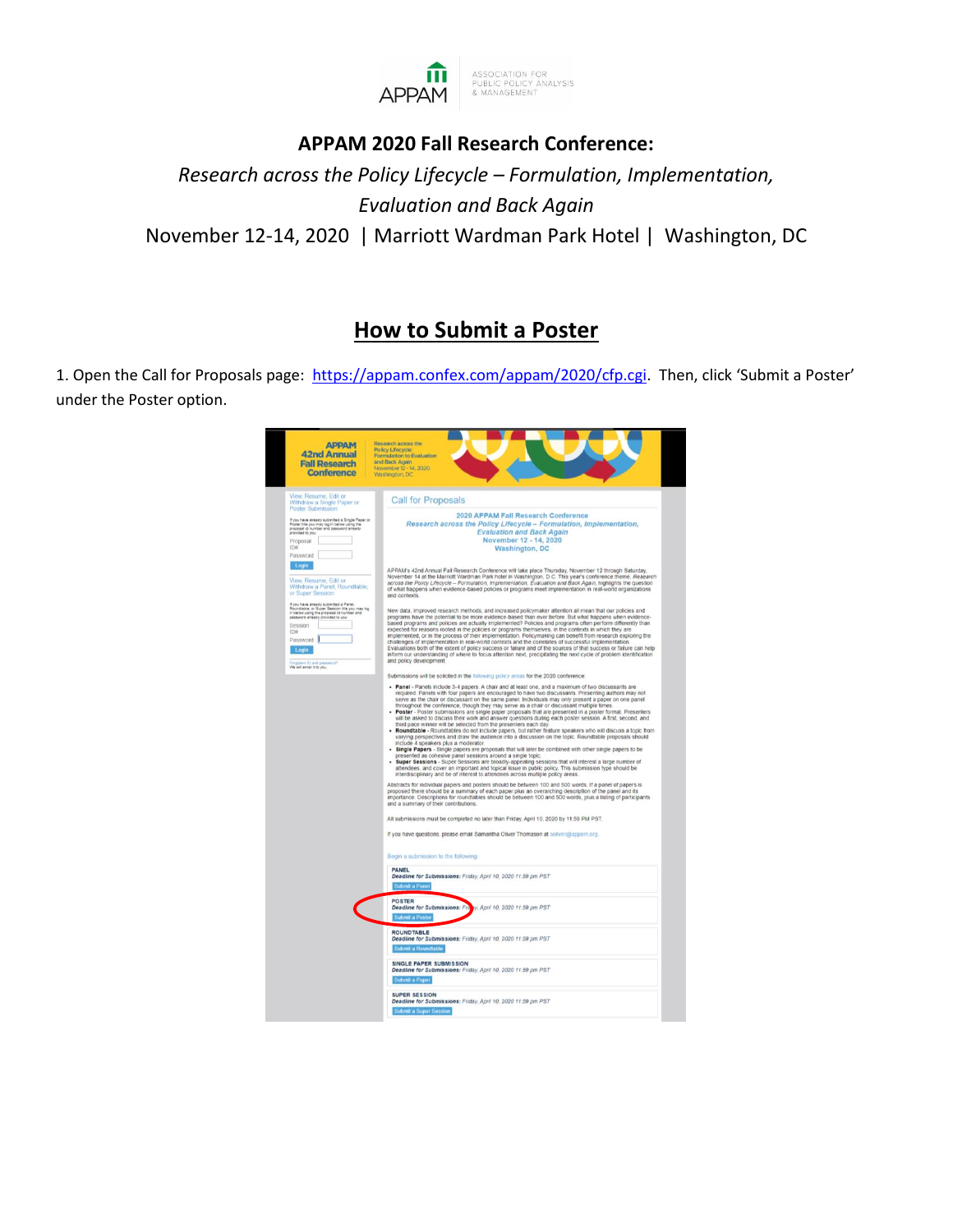2. **Primary Policy Area:** You will be asked to select a policy area. You may only select one area for submission. After selecting the appropriate area, click 'Submit' at the bottom of the screen.

| <b>APPAM</b><br><b>42nd Annual</b><br><b>Fall Research</b><br><b>Conference</b> | Research across the<br>Policy Lifecycle:<br><b>Formulation to Evaluation</b><br>and Back Again<br>November 12 - 14, 2020<br>Washington, DC |        |                      |              |
|---------------------------------------------------------------------------------|--------------------------------------------------------------------------------------------------------------------------------------------|--------|----------------------|--------------|
| <b>Poster Submission</b><br>≡                                                   |                                                                                                                                            |        |                      | ID: 34823    |
| <b>Primary Policy Area</b><br>Θ                                                 | <b>Title</b>                                                                                                                               | Author | <b>Abstract Text</b> | Confirmation |
| <b>Choose Policy Area</b>                                                       |                                                                                                                                            |        |                      |              |
| <b>Primary Policy Area</b>                                                      |                                                                                                                                            |        |                      |              |
| Select one from the list below (REQUIRED)                                       |                                                                                                                                            |        |                      |              |
| For a complete list of the areas and descriptions click here.                   |                                                                                                                                            |        |                      |              |
| Crime, Justice, and Drugs<br>Ο                                                  |                                                                                                                                            |        |                      |              |
| Education<br>$\circ$                                                            |                                                                                                                                            |        |                      |              |
| <b>Employment and Training Programs</b>                                         |                                                                                                                                            |        |                      |              |
| <b>Family and Child Policy</b><br>$\circ$                                       |                                                                                                                                            |        |                      |              |
| Health<br>O                                                                     |                                                                                                                                            |        |                      |              |
| Housing, Community Development, and Urban Policy<br>O                           |                                                                                                                                            |        |                      |              |
| Innovations in Science and Technology<br>n                                      |                                                                                                                                            |        |                      |              |
| Methods and Tools of Analysis<br>O                                              |                                                                                                                                            |        |                      |              |
| National Security and Homeland Security<br>O                                    |                                                                                                                                            |        |                      |              |
| Natural Resource, Energy, and Environmental Policy<br>O                         |                                                                                                                                            |        |                      |              |
| Politics, Media, and the Policy Process<br>O                                    |                                                                                                                                            |        |                      |              |
| Population and Migration Issues<br>O                                            |                                                                                                                                            |        |                      |              |
| Poverty and Income Policy<br>n                                                  |                                                                                                                                            |        |                      |              |
| Public and Non-Profit Management and Finance<br>$\circ$                         |                                                                                                                                            |        |                      |              |
| Social Equity and Race                                                          |                                                                                                                                            |        |                      |              |
|                                                                                 |                                                                                                                                            |        |                      |              |

3. **Poster Title:** You will be asked to enter information on your poster. Please note that all submission communications from APPAM regarding this poster will only be sent to the email address provided as 'Submitter's Email Address'. No other authors from the poster submission will receive submission communications from APPAM. After entering the information and answer the questions, click 'Save'.

| <b>Research across the</b><br><b>АРРАМ</b><br><b>Policy Lifecycle</b>                                                                                                                                       | <b>Poster Submission</b><br>$\equiv$<br>$\odot$<br>ID: 34823                                                                                                                                                                                                                              |
|-------------------------------------------------------------------------------------------------------------------------------------------------------------------------------------------------------------|-------------------------------------------------------------------------------------------------------------------------------------------------------------------------------------------------------------------------------------------------------------------------------------------|
| <b>42nd Annual</b><br>Formulation to Evaluation<br>and Back Again                                                                                                                                           | Primary Policy Area<br>O Title<br><b>O</b> Author<br>Abstract Text<br>Confirmation                                                                                                                                                                                                        |
| <b>Fall Research</b><br>November 12 - 14, 2020<br>Conference                                                                                                                                                | Education                                                                                                                                                                                                                                                                                 |
| Washington, DC                                                                                                                                                                                              | Employment and Training Programs                                                                                                                                                                                                                                                          |
| <b>Poster Submission</b><br>$\equiv$<br>$\odot$<br>ID: 34823                                                                                                                                                | Family and Child Policy                                                                                                                                                                                                                                                                   |
| <b>O</b> Primary Policy Area<br>$O$ The<br>$\bullet$<br>Author<br><b>C</b> Abstract Text<br>Confirmation                                                                                                    | Health Policy                                                                                                                                                                                                                                                                             |
| Paper Title                                                                                                                                                                                                 | Housing, Community Development, and Urban Policy                                                                                                                                                                                                                                          |
| Please enter in Title Case - capitalizing only the first letter in each word.                                                                                                                               | Innovations in Science and Technology                                                                                                                                                                                                                                                     |
|                                                                                                                                                                                                             | Methods and Tools of Analysis                                                                                                                                                                                                                                                             |
| Click here for help with special title forts and characters.<br>Poster Test Submission                                                                                                                      | National Security and Homeland Security                                                                                                                                                                                                                                                   |
|                                                                                                                                                                                                             | Natural Resource, Energy, and Environmental Policy                                                                                                                                                                                                                                        |
| Submitter's Email Address                                                                                                                                                                                   | Politics, Media, and the Policy Process                                                                                                                                                                                                                                                   |
| tstaudt@appam.org                                                                                                                                                                                           | Population and Migration Issues                                                                                                                                                                                                                                                           |
| <b>Submitter's Name</b>                                                                                                                                                                                     | Poverty and Income Policy                                                                                                                                                                                                                                                                 |
| Tristanne Staudt                                                                                                                                                                                            | Public and Non-Profit Management and Finance                                                                                                                                                                                                                                              |
|                                                                                                                                                                                                             | Social Equity and Race                                                                                                                                                                                                                                                                    |
| <b>Submission Information</b>                                                                                                                                                                               | Are you (the submitter) willing to mentor a student in APPAM's Mentor Matching Program? Those that select "yes" will be contacted this summer.                                                                                                                                            |
| Optional: Select a Secondary Policy Area.                                                                                                                                                                   | Click here for more information regarding APPAM's Mentor Matching Program.                                                                                                                                                                                                                |
| If your submission falls into more than one policy area, please select a secondary area from the list below. We realize that research isn't always limited to one area, so the multiple areas will help the | $@$ No                                                                                                                                                                                                                                                                                    |
| Program Committee assess the submissions and transfer them to a better-suited area if necessary. The secondary policy area will not be used to identify sessions or papers at the conference.               | $O$ Yes                                                                                                                                                                                                                                                                                   |
|                                                                                                                                                                                                             |                                                                                                                                                                                                                                                                                           |
| Is this presenter ain):                                                                                                                                                                                     | <b>Acknowledgements</b>                                                                                                                                                                                                                                                                   |
| ® Academic                                                                                                                                                                                                  |                                                                                                                                                                                                                                                                                           |
| O Practitioner                                                                                                                                                                                              | I agree to the following:<br>□ I acknowledge that I have read and agreed to APPAM's Code of Conduct.                                                                                                                                                                                      |
| C Researcher                                                                                                                                                                                                |                                                                                                                                                                                                                                                                                           |
| O Other                                                                                                                                                                                                     | □ I acknowledge that any work presented at the 2020 Fall Research Conference is subject to publication or video recording on social media or<br>APPAM.org.                                                                                                                                |
| Are any of the authors of this paper based outside the US?                                                                                                                                                  | □ I acknowledge that I am expected to participate in the 2020 Fall Research Conference should my submission be accepted. If I am unable to<br>attend, I agree to notify APPAM and the session leaders at least 30 days before the conference and make all attempts to find a replacement. |
| 6.140                                                                                                                                                                                                       |                                                                                                                                                                                                                                                                                           |
| $O$ Yes                                                                                                                                                                                                     |                                                                                                                                                                                                                                                                                           |
|                                                                                                                                                                                                             |                                                                                                                                                                                                                                                                                           |
|                                                                                                                                                                                                             |                                                                                                                                                                                                                                                                                           |

*Title Step, Top of Page Title Step, Bottom of Page*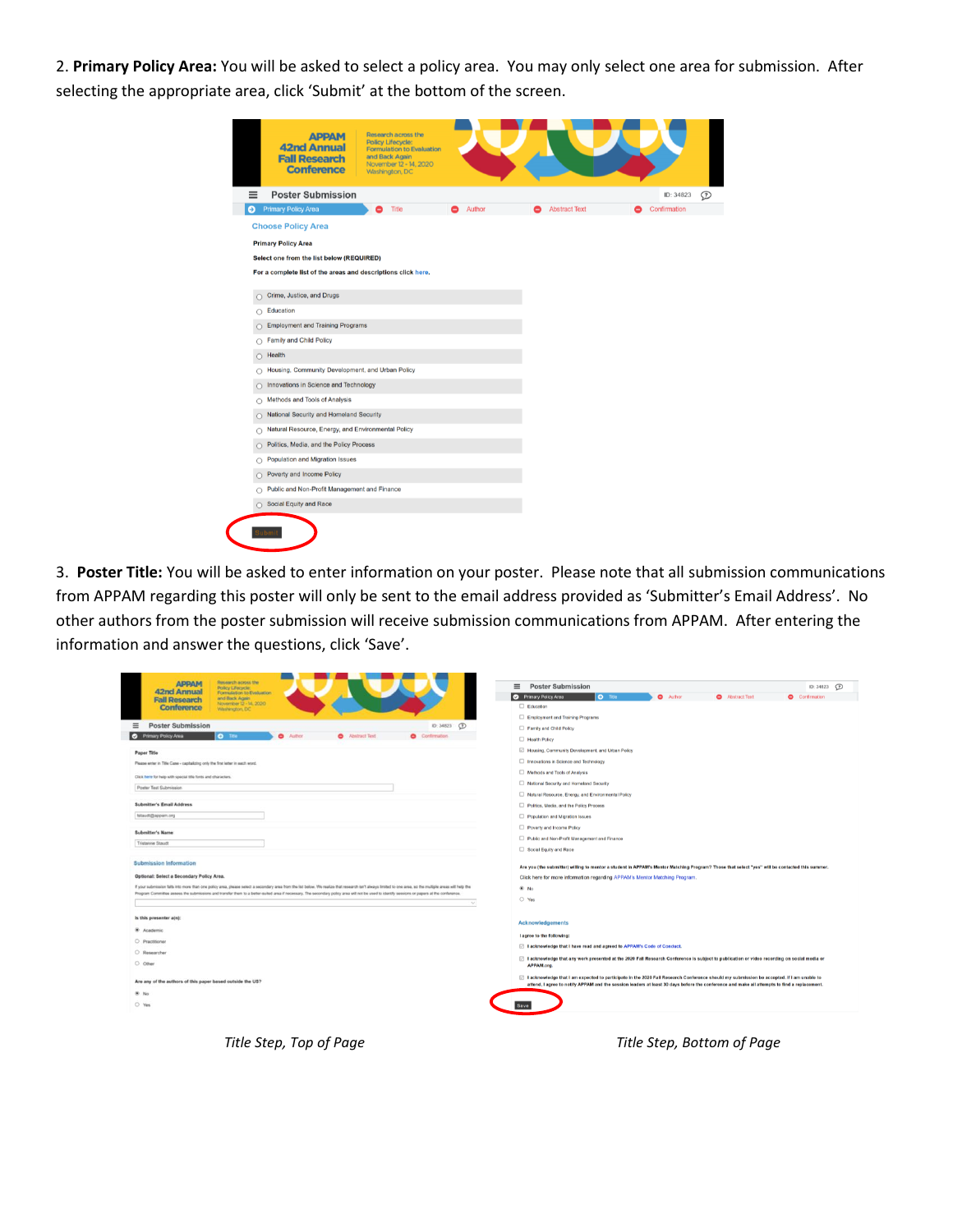4. **Author** – You will need to enter information for each author. To enter an author, enter either their last name or email address into the fields provided, select their role for the poster and click 'Search'.

|    | <b>APPAM</b><br><b>42nd Annual</b><br><b>Fall Research</b><br><b>Conference</b>                                                                   | Research across the<br>Policy Lifecycle:<br>Formulation to Evaluation<br>and Back Again<br>November 12 - 14, 2020<br>Washington, DC |                     |                           |                |
|----|---------------------------------------------------------------------------------------------------------------------------------------------------|-------------------------------------------------------------------------------------------------------------------------------------|---------------------|---------------------------|----------------|
|    | <b>Poster Submission</b>                                                                                                                          |                                                                                                                                     |                     |                           | ID: 34823<br>Ø |
| o. | <b>Primary Policy Area</b>                                                                                                                        | Title<br>$\circ$                                                                                                                    | Author<br>$\bullet$ | <b>Abstract Text</b><br>0 | Confirmation   |
|    | The search is not case sensitive and returns only exact matches.<br>Do not use wildcard characters such as *.                                     |                                                                                                                                     |                     |                           |                |
|    | You may use accented characters but it is not necessary to do so.<br>If the name is not found, enter it in the data entry form that appears next. |                                                                                                                                     |                     |                           |                |
|    | Last Name:<br>Email Address:                                                                                                                      |                                                                                                                                     |                     |                           |                |

From the search results, either select an individual from the results or 'Not Found' if the individual does not appear in the search, then click 'Select. If you selected 'Not Found', you will have to opportunity to enter information for them.

| <b>Poster Submission</b><br><b>Primary Policy Area</b><br>o                                                                                                                                                                                                                                                                                                                                                                                                             |                           |        |                           |                           |         |
|-------------------------------------------------------------------------------------------------------------------------------------------------------------------------------------------------------------------------------------------------------------------------------------------------------------------------------------------------------------------------------------------------------------------------------------------------------------------------|---------------------------|--------|---------------------------|---------------------------|---------|
|                                                                                                                                                                                                                                                                                                                                                                                                                                                                         |                           |        |                           | ID: 34823                 | $\odot$ |
|                                                                                                                                                                                                                                                                                                                                                                                                                                                                         | <b>Title</b><br>$\bullet$ | Author | <b>Abstract Text</b><br>- | Confirmation <sup>®</sup> |         |
| Please select the appropriate name from the list below, or select "Name Not Found".<br>O Joseph Staudt, s*****@gmail.com - U.S. Census Bureau<br>O Joseph Staudt, s*****@osu.edu - The Ohio State University<br>Nancy Staudt, n***** @northwestern.edu - Northwestern University IPR<br>Tristanne Staudt, t*****@appam.org - Association for Public Policy Analysis and Management<br>۰<br>Tristanne Staudt, T*****@gmail.com - APPAM<br>O Not Found - Enter a new name |                           |        |                           |                           |         |

As you select the individuals, they will all show on the screen like below. You will need to designate a Contact Person and Presenting Author before you will be able to move on to the next step. To add more than one author, click 'Add new person'. Once all authors have been added, click 'Abstract Text'.

| <b>Poster Submission</b> |                       |                                                                                                                                                  |                  | ID: 34823    | Ø      |
|--------------------------|-----------------------|--------------------------------------------------------------------------------------------------------------------------------------------------|------------------|--------------|--------|
| Primary Policy Area      | $\circ$<br>Title      | <b>Abstract Text</b><br>Author<br>$\bullet$<br>$\circ$                                                                                           | 8                | Confirmation |        |
|                          |                       | and which author will serve as the presenting author. The contact person and presenting author can be the same person, but this is not required. |                  |              |        |
| <b>ROLE</b>              | <b>CONTACT PERSON</b> | <b>PRESENTING AUTHOR</b>                                                                                                                         | PERSON           | EDIT         | DELETE |
| <b>Dreggering Author</b> | $\circ$               | $\circledbullet$                                                                                                                                 | Tristanne Staudt | ■            |        |
|                          |                       |                                                                                                                                                  |                  |              |        |